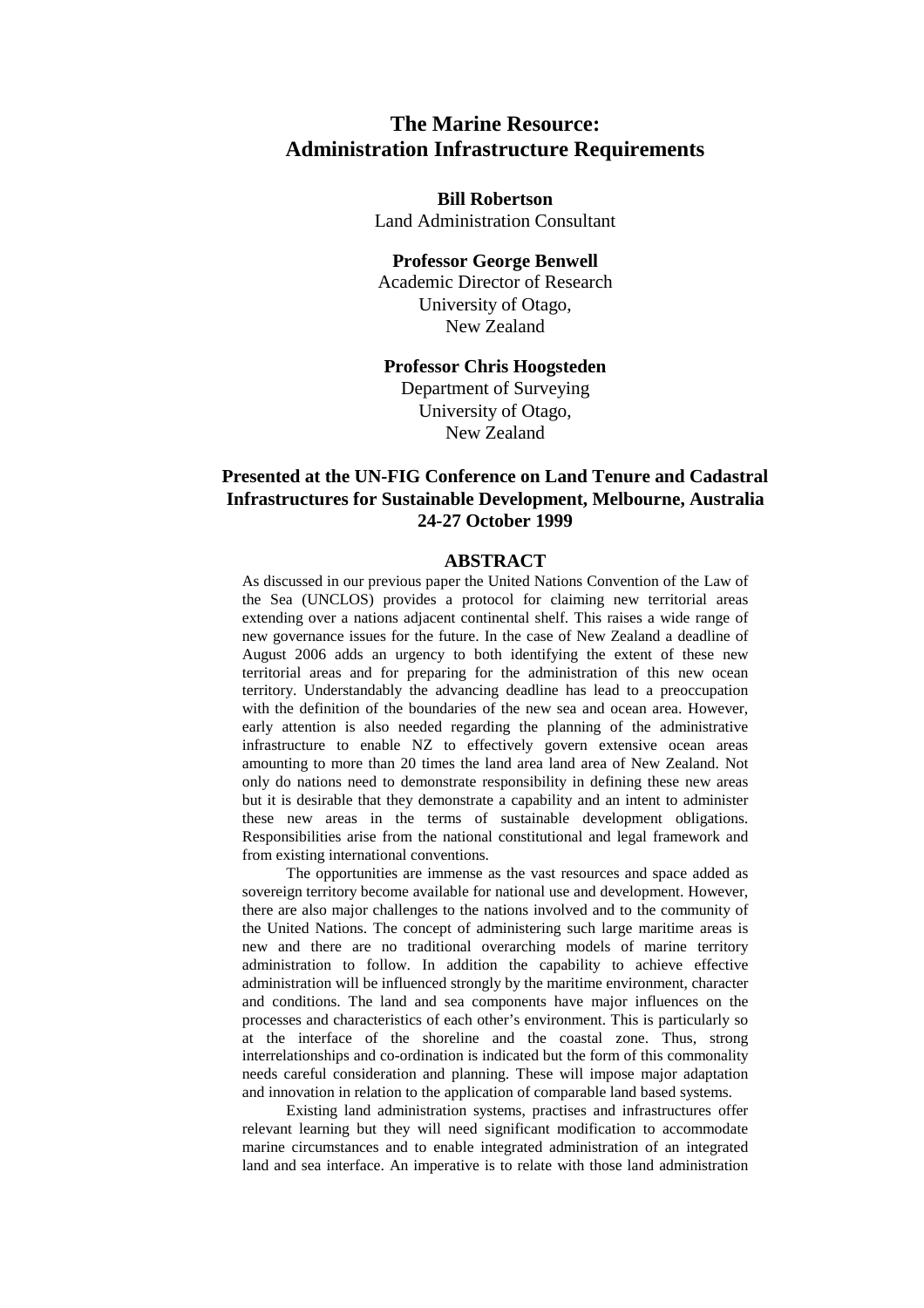practices which have proved effective on land and can be sufficiently adapted to serve an effective role in the offshore environment.

There are many single purpose and local systems designed for the administration or management of specific parts of the maritime area. These provide useful information and learning in the development of overarching spatial infrastructure elements for administering these extensive and highly dynamic new territorial areas.

It is in this challenging new context that our paper considers issues of governance related to marine resources management. We see one of the key governance requirements as the need to register, record and monitor, marine resource rights and responsibilities, and to contemplate the development of suitable marine cadastral and information systems infrastructure to serve the wide range of applications likely in the years ahead.

#### *Keywords and phrases: sustainable development, marine resource*

#### THE CURRENT CIRCUMSTANCES

 In considering the implications of the addition of new maritime areas under New Zealand's sovereign jurisdiction it is useful to make some brief physical comparisons. Although New Zealand has a relatively small land mass it is part of a vast submarine continental shelf of plateaux, ridges and rises and sea floor that occupy our current exclusive economic zone. This varied submarine landscape parallels the variety of our land terrain but with higher peaks, than Mount Cook our highest mountain, and longer ridges than our alpine chain the Southern Alps.

Enormous national assets will accrue from this new area of New Zealand. These include hydrocarbons, minerals, fish and other biological resources and opportunities in less obvious areas such as information, communications and energy. Preliminary surveys of the ocean floor have already showed immense mineral resources with great opportunities for enhancing social and economic well-being. The related activities of commercial fishing, recreational fishing and leisure, science and research, transport, navigation etc. will all multiply the opportunities and benefits arising.

Currently an ad hoc approach to the authorisation of rights has been taken with allocations and spatial extent being defined in various ways by different agencies and industries. This has left a legacy of single purpose and isolated systems developed on an 'as required' basis to serve new commercial initiatives.

Some of the major initiatives have been in the fields of fishing, the coastal zone and recreation. Over the years there has been increasing recognition of the need for coastal zone planning. In New Zealand the coverage of planning authorities has now been extended well out from the mean sea level. However to date much of the emphasis has been on sea defences, protection against flooding and breaks, securing recreation areas and the general aspects of environmental protection. Although land use on shore may have a strong impact on quality of the adjacent sea much of the administrative effort has been more concerned about the land part than the sea part of the coastal zone. There has also been over recent years a major focus on managing fishing activity. Useful techniques and research has helped New Zealand develop a "leading edge" system for fish catch management termed the Individual Transferable Quota (ITQ). Conservation management has been developed in relation to the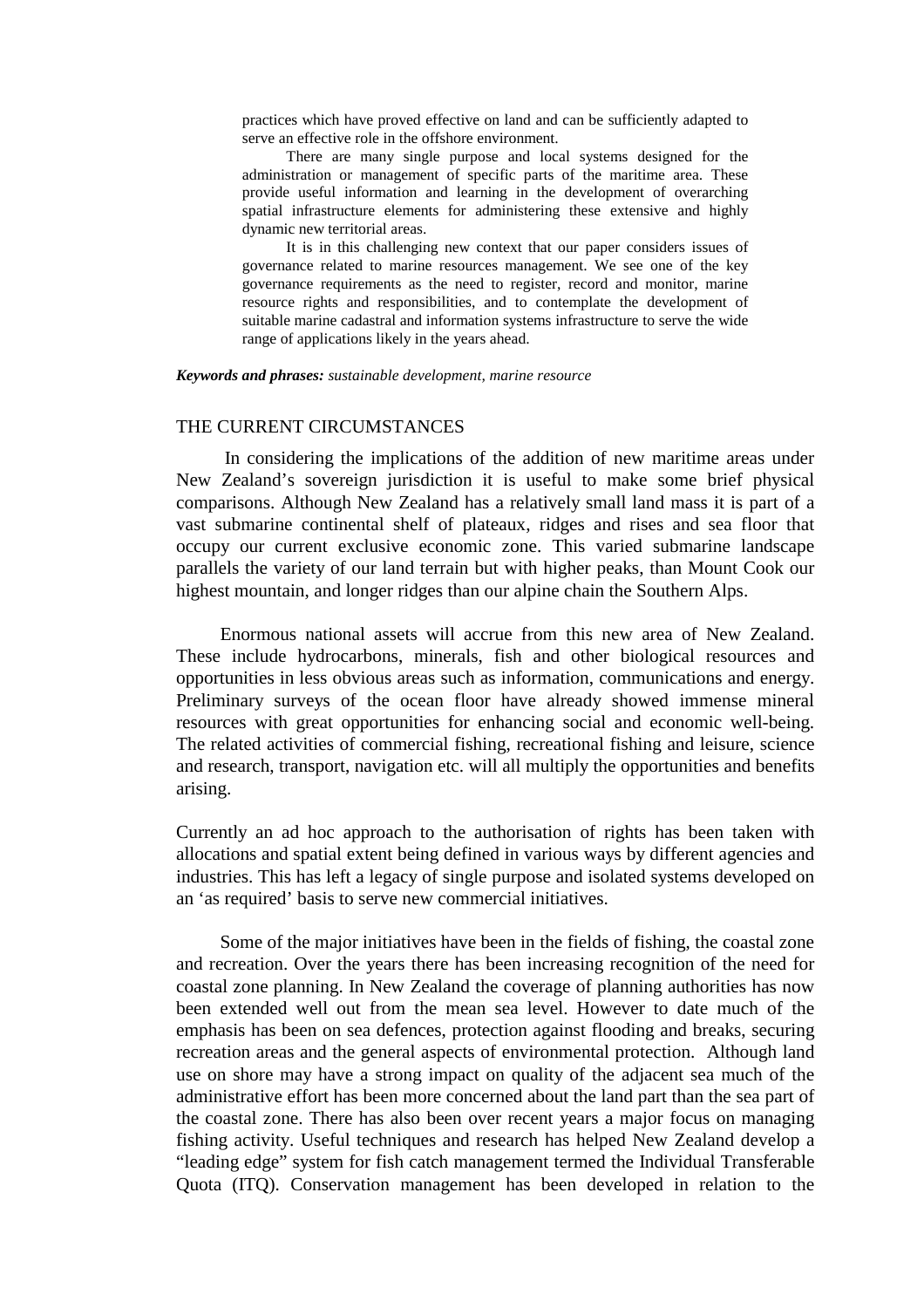establishment of maritime parks and reserves a for marine reserves. This has been of benefit to the rapidly growing tourist industry. Whale watching, swimming with dolphins and observing wildlife are already particularly successful ventures in New Zealand. Allocation and licensing systems have also been developed on a user needs basis for fish farming, hydrocarbon and mineral prospecting and extraction.

Traditional rights and involvement of the Maori people in New Zealand has been provided to some degree through the allocation of fish quotas and recognition of traditional fishing rights for Maori in terms of the Treaty of Waitangi.

Current jurisdictional systems and infrastructure are highly sectoral and each institution manages its own established mandates. For example the Ministry of Fisheries, The Ministry of Defence, The Maritime Safety Authority etc. have strictly defined functions and responsibilities and other themes, issues or responsibilities not prescribed are not treated for want of a responsible organisation. There is currently no central organisation with responsibility for the overall administration of the territorial sea and ensuring the administration is comprehensive and complete.

The New Zealand Government has approved a programme and funding of activity to properly identify and position the outer boundary of the continental shelf that it intends to claim. The funding approved is in the order of USD 25 million over the next six years. The availability of funds and the deadline for the New Zealand claim has emphasised the definition of the continental shelf as a priority over other administrative framework needs. However, it is essential that the infrastructure for the governance of this new territory is planned and developed from the outset. Delays will lead to the escalation of single purpose systems and non strategic management and use of the resources is likely to continue on an ad hoc basis. This new area of territorial ocean has been described as the 'next great economic frontier'. The key to its sustainable development is governance and the appropriate infrastructure. We must at all costs avoid this new territory starting of as a 'wild west frontier'.

It is of significance that the topic of New Zealand's oceans has been identified as a priority by the Centre for Advanced Engineering (CAE) at the University of Canterbury. The CAE launched a project in April entitled "Our Oceans: The Next Great Economic Frontier. A key event in this new project is a two-day conference to be held at Te Papa Tongarewa the Museum of New Zealand on  $12<sup>th</sup>$  to  $13<sup>th</sup>$  October 1999. This indicates the rising of interest in the New Zealand professional scene in the off shore area and issues arising from its use and management.

#### THE OPPORTUNITIES AHEAD

Immense untapped mineral wealth lies on and below the ocean floor. Our knowledge is continually growing about these resources. For example it was only in the late 1970s that hydro-thermal plumes (black smokers) emitted from undersea volcanoes were first discovered and more recently that their significance as sources of metal rich hot fluids from inside the earth's crust was recognised. While there are about 25 sites around the world where hydro-thermal mineral deposits are recorded on the ocean floor most of these are at depths of around 2.5km in mid ocean. The New Zealand vents occur mostly in less than 1.5km under water and come through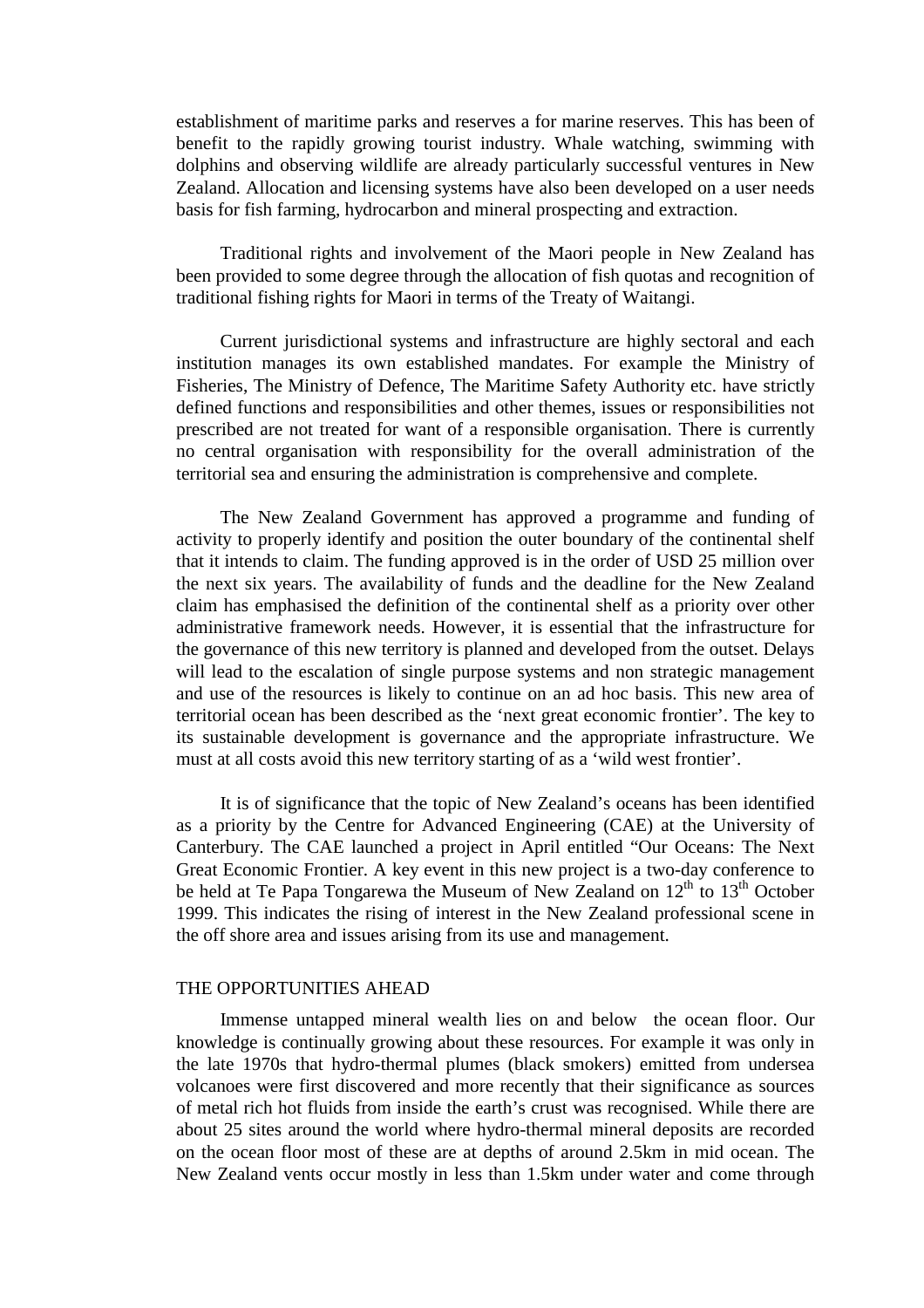andesite and dacite rock. This undersea volcanic activity and associated mineral deposits continue up the Southern Kermadec ridge towards Tonga. The mineral assays already done show high percentages of zinc, copper and gold. These hydrothermal plumes are also a main source of oceanic manganese and iron discharge into the sea waters around New Zealand and further out to sea.

The ownership of the new maritime territory in addition to the ownership of the fish already allocated through the authority bestowed through the Exclusive Economic Zone offers a further opportunity for improved marine resource management. Although the theory of fish stock management has been widely recognised, in practice the overall management performance for all fish species has been badly lacking. Effective research and measurement of fish stock by species has generally been inadequate to manage the total resource. Currently the ITQ system is lacking the research and monitoring support to enable it to become a prime resource management tool. In addition to this, habitat research to enable improved fish stock management is also largely absent endangering the capture of fish productivity increments and optimal total catch from the new territory over the long term.

#### MANAGING NEW CHALLENGES

Having briefly considered the opportunities that arise from the addition of continental maritime territory in general and to New Zealand in particular it is prudent to also consider the challenges and the complications that need to be addressed from the start. Many different players with vested interests in the ocean present a number of major difficulties. Activities are usually isolated and the research based knowledge of the long term sensitivity and fragility of the marine environment is currently lacking. In addition individual activities are frequently not well related to the environmental conditions nor well integrated with the administration or management of other activities. The prime mover in exploring, developing and managing New Zealand's offshore resources will remain the commercial sector. However the development of co-operation and a co-management approach is needed in the future to cope with the diverse marine resource requirements. New Zealand must foster administrative systems and environment that encourages the co-ordinated exploring, developing and extracting of resources, while at the same time facilitating management of these activities with sensitivity to the environment.

We have had a long period of resolving the integration of a wide range of uses and conservation issues and activity on land. At this point in our history we have legislation and policy and planning thinking that is in fully in accordance with the programme of sustainable development outlined in the United Nations Agenda 21. However, even at this mature stage of our terrestrial land use and planning there are valid criticisms of the techniques used to deliver and practise our integrated resource management. In contrast our maritime resource areas and conditions are even more challenging and dynamic and resource use and management costs and risks are a magnitude higher. The fluid and temporal nature of the sea water resource and its biota presents much greater difficulties of administration than on land. The ability to identify, plan for, monitor and limit environmental effects will demand new systems of resource administration and new concepts and systems of supporting administrative infrastructure. This will be essential in our maritime administration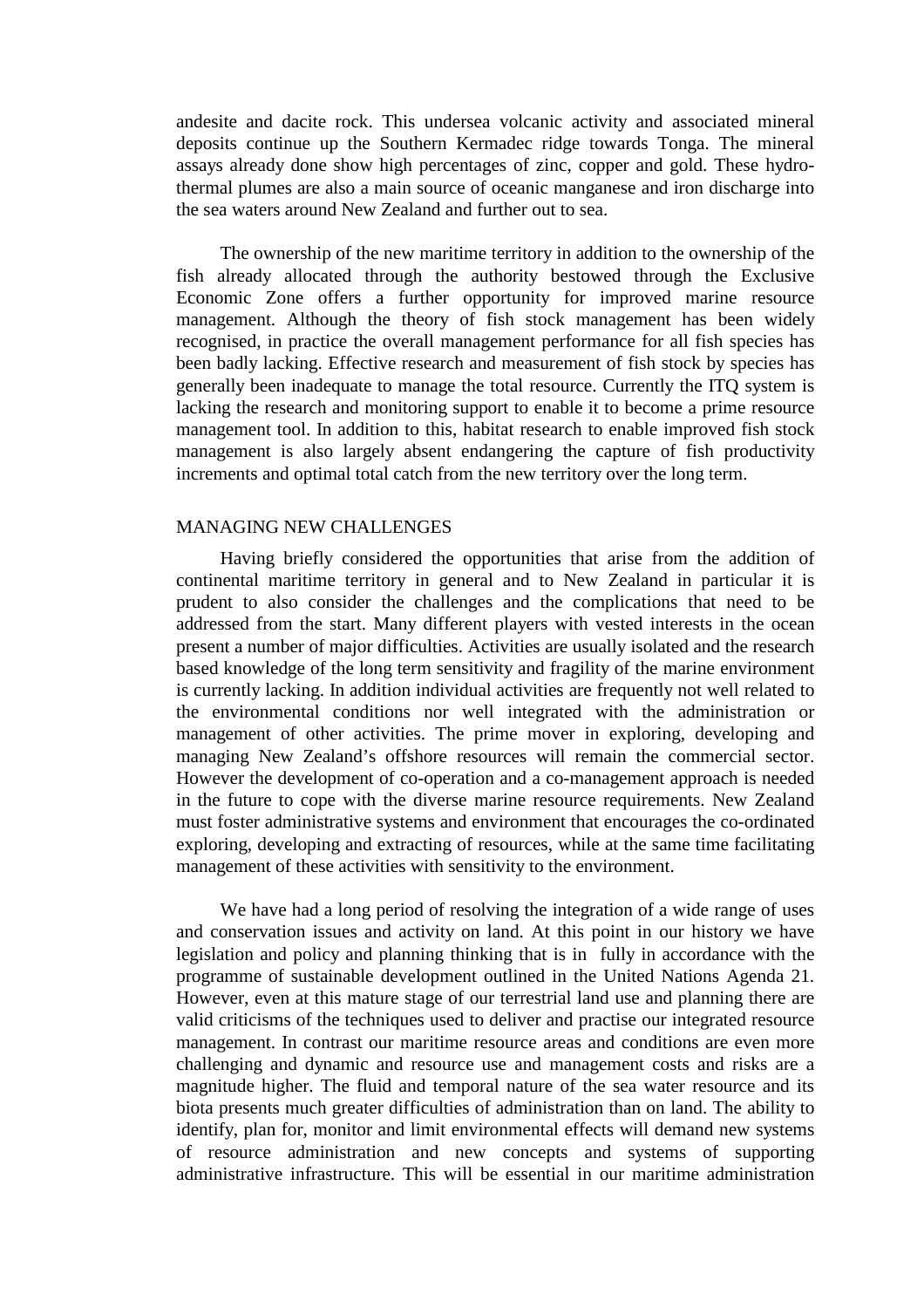even though our track record in comprehensive maritime management is short and sketchy. Our marine resource administrative infrastructure will need to cope with increasing pressures both globally and nationally for the better sustainable use of maritime resources. They will have to accommodate a growing pressure and need to supplement land resources to aid the improvement in the quality of life for existing and future populations.

Although the pioneering of the ITQ technique is very forward thinking, it's long term application depends on continued research and inventory knowledge of the stock of all the relevant fish species, and the characteristics of their habitat. The ITQ concept is currently very much a gamble in relation to what is the sustainable level of catch until comprehensive research and assessment data base, is provided to substantiate the validity of quota levels for all fish species allocated. The establishment and application of techniques for accurately and continually inventorying and managing fish stock and habitat is a new frontier of activity that will be demanding of resources and expertise. The accurate and regular monitoring of changes to the total stock through measurements of outputs from catch, 'movement out', or death, and 'movement in' through, re-supply, breeding and growth needs to be developed and universally applied.

In New Zealand the acquisition of vast new maritime territory has implications for the resource rights of Maori in terms of the Treaty of Waitangi. Current thinking on the internationalisation of indigenous rights to land, sea, natural resources, sustainable development and self determination can be applied from the start in as far as these are deemed to apply to the new territorial ocean areas. The recent development of Traditional Resource rights (TRR) sets out many bundles of rights that apply to the use of traditional knowledge and resources and can be applied here. This could provide the basis for developing a set of principles that guide the process for dialogue between indigenous people, commercial groups, NGOs and government. However, TRR is a conceptual approach yet to be operationalised as a practical and accepted technique.

A key challenge will be how to define and establish effective governance in an administrative infrastructure that is wider than current policy and management issues and provides an overarching framework in a very temporal and turbulent maritime environment. Defining the rights and responsibilities for the state, and managing the market and the public/commercial/private dynamics poses issues of a new order. As well issues of national security and policing the area all need attention and will all need to be included in the administrative agenda. Investment and capital needs and mechanisms for development will require property rights assurance if viable commercial strategies are to be established and maintained. Major changes can be expected for present traditions and institutions and reactions to these will require careful management. There will be a vast area to initially reconnoitre and prospect and to research and map. Comprehensive knowledge of the sea floor is crucial to NZs determination of the boundary of its new territorial area as well as to its subsequent administration and management of it.

As New Zealand and international commercial fishing capability continually becomes more and more efficient it will strive more and more to maximise the catch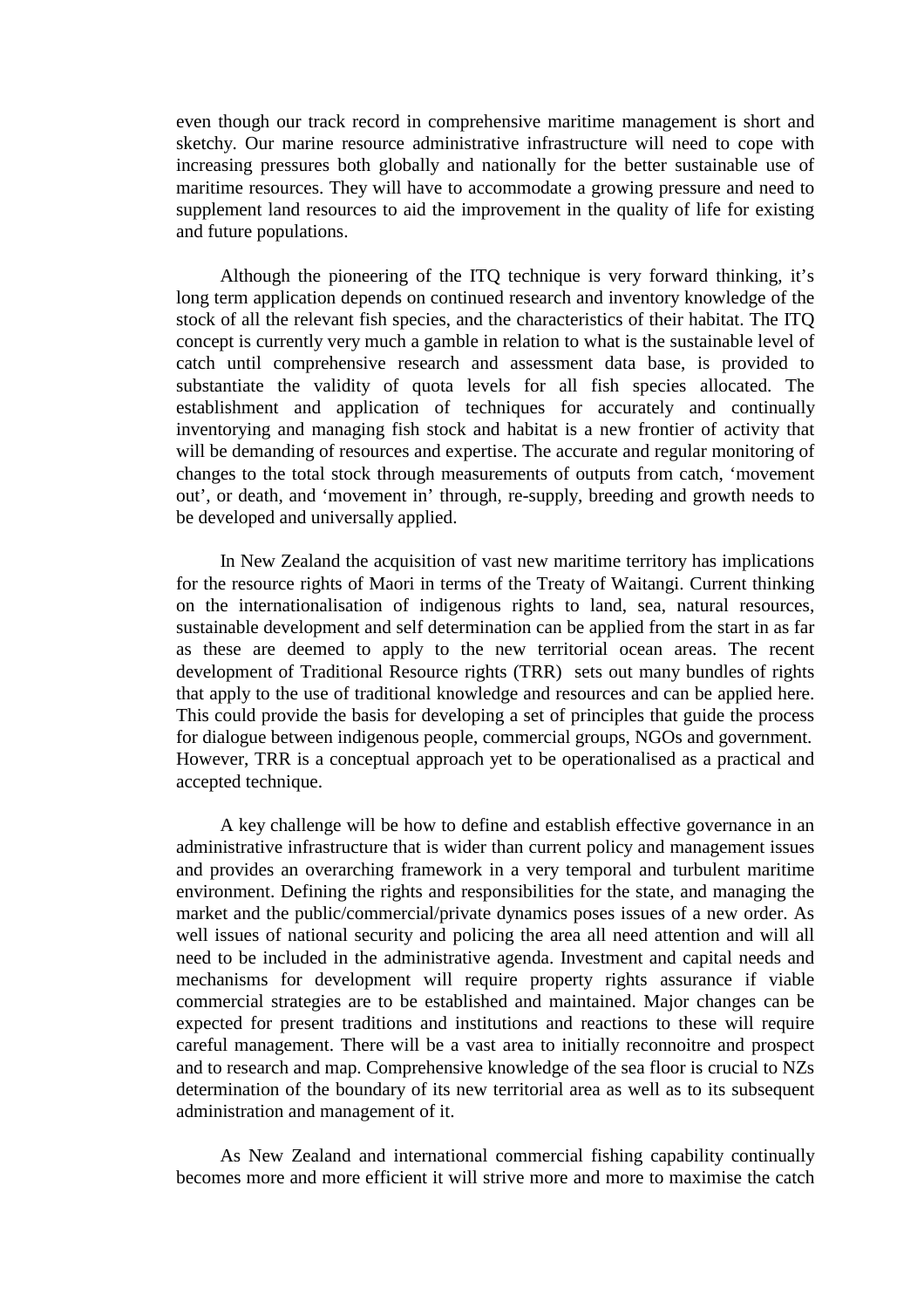and the sustainable value of the New Zealand seafood sector. The seafood industry has a challenge to change the way it thinks and operates to take full advantage of the resource potential. The produce from the NZ territorial sea has special quality characteristics because of the nature of the New Zealand ocean environment. Developing this reputation and the intellectual property involved will be particularly important. The sustainable harvesting of this resource requires a major change towards a focus on customers and high quality and a substantial further shift along the continuum of mining to husbandry.

There are a range of innovative technologies developing, aimed at assisting the NZ fishing industry to double the value of fish stock and triple its share of that value. These developments emphasise the need for a consistence frame of spatial reference that provides for confident positioning identification and wide geographic and spatial relationships in four dimensions.

There is already a large risk in marine activities and the full confidence and security of ownership or resource use rights is essential from the beginning to avoid adding to the high costs and risks involved in marine resource use and harvesting activities The definition of the boundary of the continental shelf will precipitate the development of consistency of a unified datum for all land and sea areas of New Zealand. The datum currently being established for the New Zealand land area will be able to accommodate the seamless land and sea reference system promoted in our earlier paper. However, the availability of a spatial infrastructure capability throughout the new maritime territorial area will also be a prerequisite to the application of new technology and resource management techniques. Ownership and management requirements create special problems. Locational identification and referencing is an essential tool for resolving these issues. International and national rights obligations and relationships will require monitoring and reporting all dependent on an effective spatial information infrastructure for their efficacy. As there is no practical alternative for identification through effective bottom or sea monumentation in most instances the development of a consistent spatial reference and infrastructure needs conceptual development from the start.

There should be no expectation of an early bonanza in terms of marine resource yields because of the major challenges still ahead in surveying and understanding the ocean environment. To achieve the latent potential much more will have to be done in the years immediately ahead. These efforts will involve new skills and approaches, careful management of environmental issues, intelligent central planning, responsible sovereignty and far sighted investment. Except in a few areas we have only limited knowledge of the extent and characteristics of the resources. Some work is going on now, the sea bed is starting to be mapped and the fishing industry is active, but there is still much to be done. Investigating and developing the resources of our ocean zone will be technologically challenging because of the size of the area, and because most of the resource is not directly measurable or observable. Permanent climate shifts add further to the complexity increasing the difficulty of sustainable management of the resource.

The new frontier promises much but there is the unrelenting pressure of the elapsing time limit if New Zealand's potential rights to this area are not to be lost.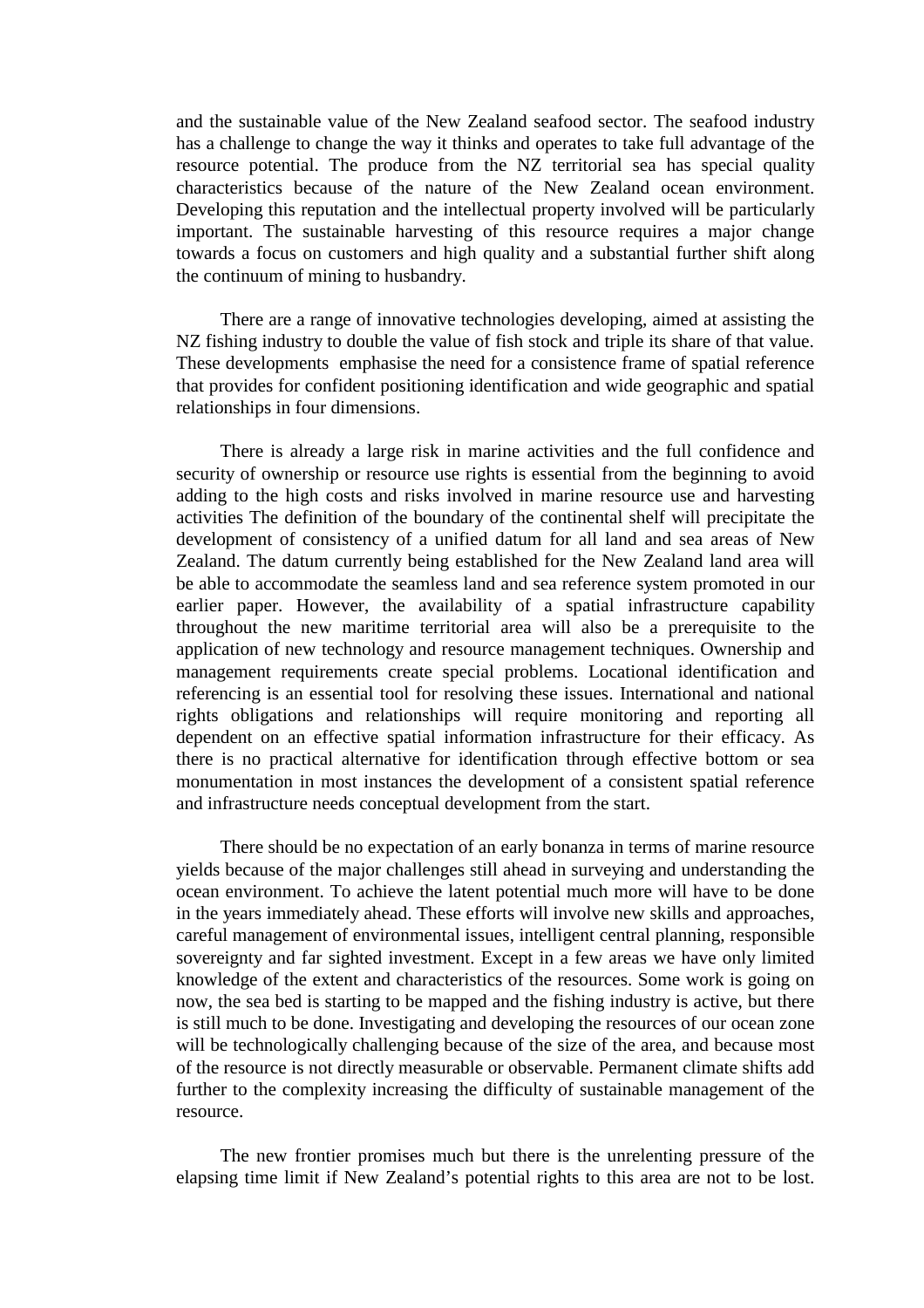Significant new developments for the use of marine resources need to be anticipated to allow us to plan and research the potential opportunities in New Zealand's ocean area. Currently there is little understanding and appreciation of the scale of the additional new territorial area and resources either by the public or by the commercial sector and public support will need to be nurtured.

UNCLOS has stipulated demanding criteria for the acceptable definition of the boundary of the continental shelf. But the question needs to asked what evidence should the UN be expecting of the governments claiming territorial ocean areas to demonstrate their capability to govern these areas in terms of UN requirements for sustainable management.

#### SUSTAINABLE DEVELOPMENT

Sustainable development has been defined in by the Report of the World Commission on Environment and Development, Our Common Future (The Brundtland Report) as development which meets the needs of present generations while not compromising the ability of future generations to also meet their needs. This report emphasised that environment and development are no longer separate issues and that they are interlocked and that if sustainability is to be achieved institutional reform will be required. The requirement for the integration of conservation and development is even more applicable in the maritime territory. The question for our spatial and geographic community is how can a marine spatial infrastructure be developed to effectively serve the diverse community of interest and responsibilities brought about by these new areas of new territorial ocean? The strong commitments to sustainable development made through Agenda 21 for our current territorial area should automatically extend to the new maritime territory on approval of the New Zealand claim. Further sustainable development protocols related to ocean area are also likely to be developed in the future and their implementation will require an effective jurisdiction and administration. For example the UNEP is developing strategies and protocols related to ocean conservation issues.

Fishing activities can move towards a far more sophisticated fish stock and fish food and habitat management regime. Technology will play a big part in this and consistent and accurate spatial reference will be an essential requirement. Already fishing applications involve radar, global positioning systems, remotes sensing, fish finding etc. Acoustic fish detection technology is currently being researched and applied and offers great prospects for future fish research and management. A wide range of characteristics of fish stocks need to be determined including age of fish stocks and their changing composition.

Fish mapping is a developing technique, useful as an adjunct to a wide range of other relevant documentation. Aligning intelligent map making with acoustic fish detection technology will optimise fishing operations. Positional referencing will also support a system of 'traceability' throughout the industry for both administrative and productive quality reasons. Appellation systems already provided for in the TRIPPS agreement of GATT can then be applied for the protection of the quality and recognition of the NZ fishing industry and its branded products.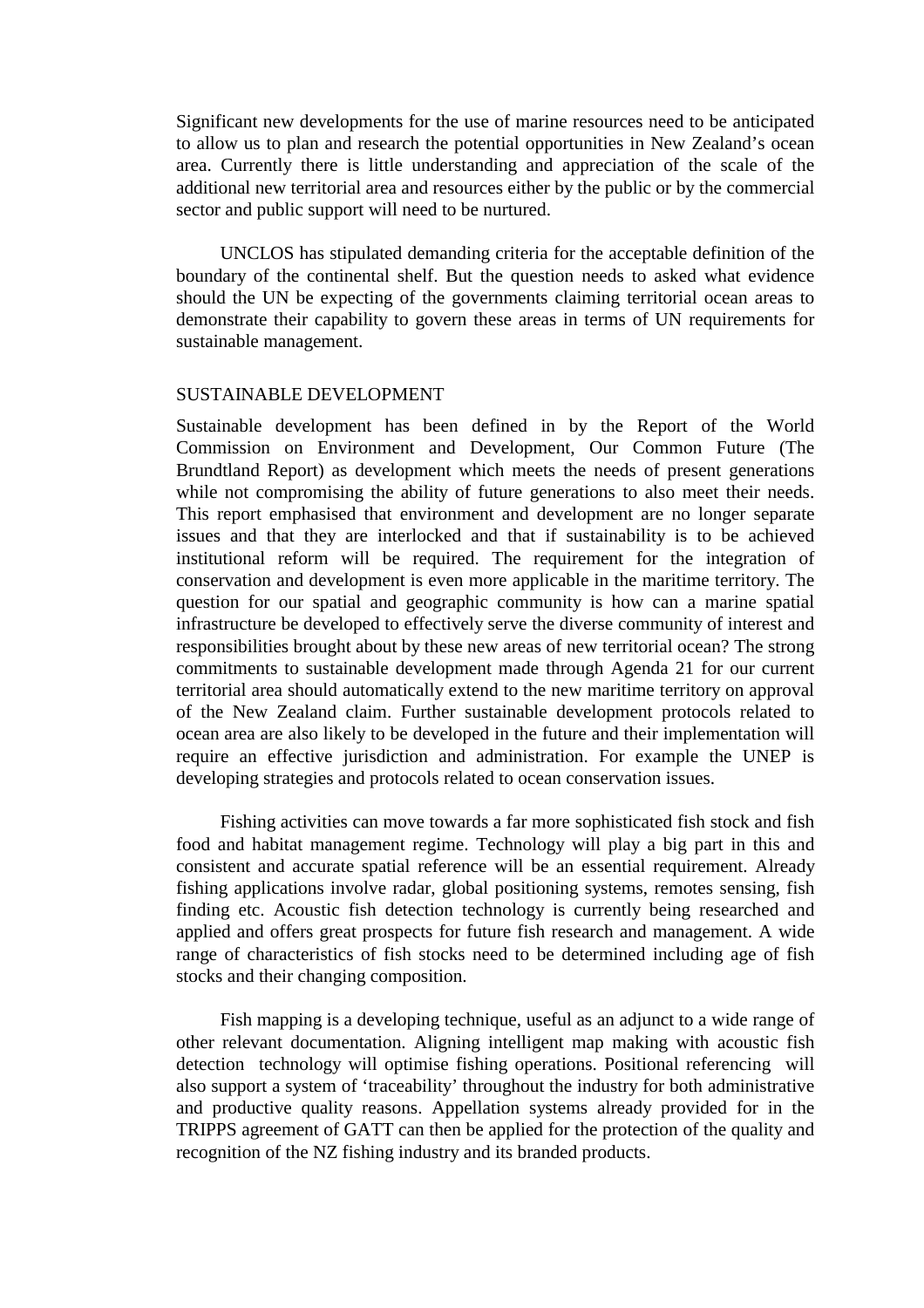The emphasis in UNCLOS has been on assuring the quality of the interpretation and definition of the boundaries of the new territorial sea. However, if the UN is to have confidence in the administration capacity of jurisdictions to meet their international obligations evidence of capacity for managing sustainable development of the marine resource will be desirable. In this respect it would be reasonable for jurisdictions making claims to provide evidence of their capability, current or planned, to provide sufficient governance, marine resource management and spatial integrity. A well conceived and articulated marine resource administrative infrastructure covering, governance, sustainable resource development planning and management, and a spatial information infrastructure would provide such assurance of jurisdictional responsibility.

#### SOME OPTIONS TO PREPARE FOR THE FUTURE

The long term potential for human use of the wide range of resources referred to previously requires the effective planning and the incremental initiation of a resource administration infrastructure that can develop in response to the user demands in what ever form they emerge in the future. This will mean the development of a conceptual vision linked to a skeletal framework capable of extension or intensification as new needs are identified or anticipated. Activities already being established in the potential area of territorial sea can be greatly increased and the marine resource values enhanced through the initiation of a reliable and efficient marine resource infrastructure.

 The effective administration of a significant area of new marine territory requires early planning and preparation. The rights and responsibilities are new, it is a different environment with different characteristics and requirements and therefore, it is imperative for us to develop early thinking about, systems, and ways of doing things in the offshore area. We can not afford to have activities and initiatives and problem solving being done in isolation from other groups, communities or sectors. The overall administrative will require good linkages in operations and research and better communication across disciplines and between theoreticians and practitioners. We have the opportunity to apply light handed regulation and develop comanagement and co-operation in management systems. At the same time it will be important to have an appropriate administrative infrastructure which will support this and enable the linking and integration of activities, processes and information whenever required. The spatial infrastructure supporting the administration will need to be coherent, appropriate and affordable. It should enable the alignment of all systems and procedures of rights, usage and management so that the spatial referencing is consistent and readily interrelated for all users. There is now a great opportunity to develop a spatial information infrastructure theme as a component of the wider marine resource infrastructures. As previously mentioned the fundamental conceptual work on a unified datum across the full expanse of New Zealand's potential new territory of land and sea has already been done. The extension of this spatial infrastructure can be developed in a flexible manner so its form is adapted to the features relevant to marine environment and to the user applications it will be required to serve over many years ahead.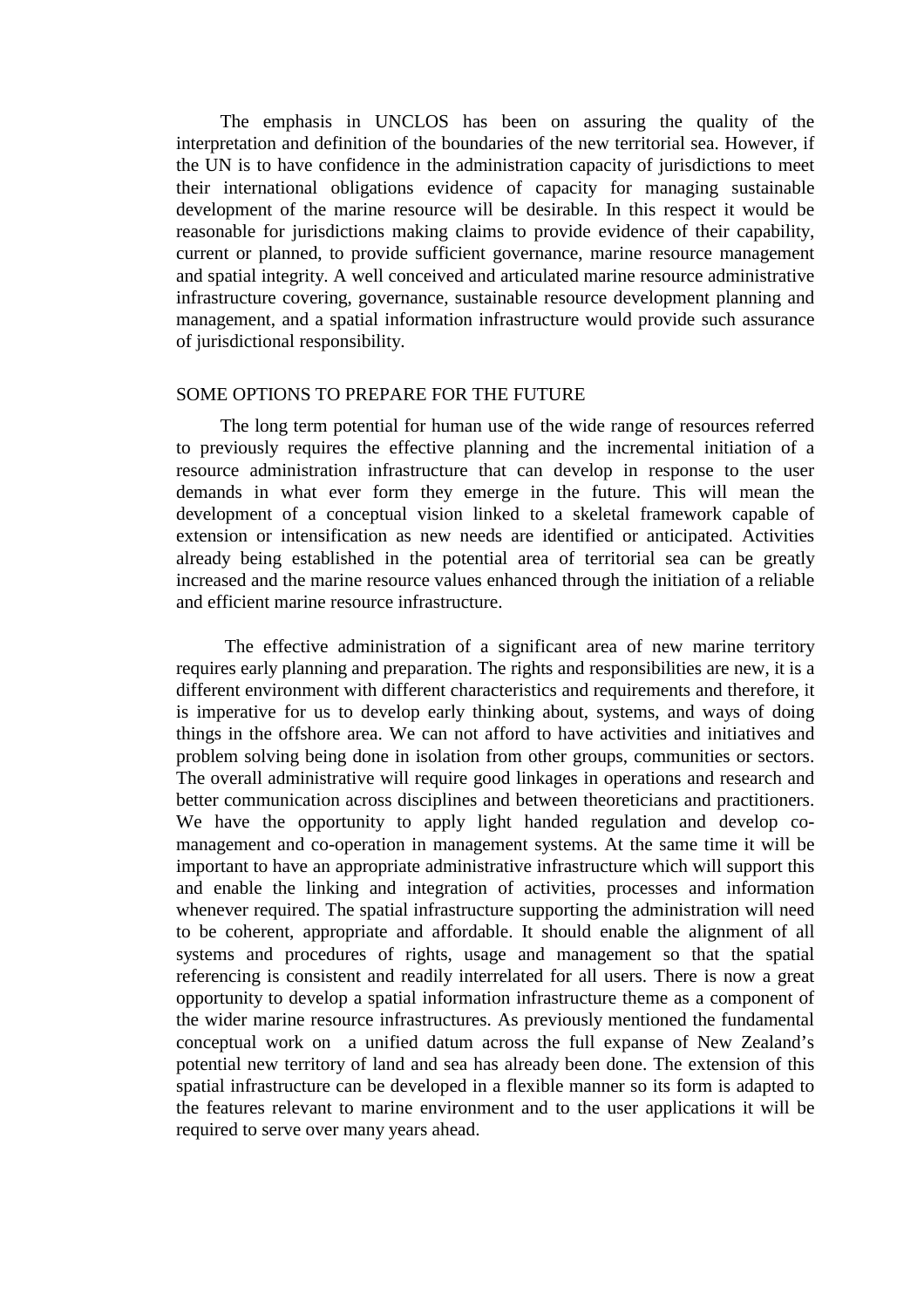We can extrapolate from land position but we should do this innovatively so as to use emerging thinking and technology. The Internet, global positioning and digital technology all support an 'open systems' concept in marine resource management. Remote sensing and various swath mapping techniques all support more cost effective monitoring capability. We need to build a marine regulatory system and a cadastre that underpins offshore rights and responsibilities and sensibly matches its onshore counterpart. It's development can be aggregated flexibly and incrementally in a spatial framework underpinning the administrative infrastructure.

A ready acceptance from the outset of co-ordinates of different forms as reliable systems of reference and where required as legally defining definitions of the location and extent of ownership or resource use interests, rights and obligations will be essential. Similarly there will need to be the acceptance of standards for common data bases and reference systems and the use of effective meta data to link databases in terms of descriptors and content widows. An important need will be to overcome the present inadequate data gathering and analysis and develop a comprehensive referencing and marine information infrastructure. Using international collaboration and global data bases we can improve the co-ordination and quality of spatial information and research related to this.

Good governance will involve a strategic approach with planning guidance systems to shape the high levels of incremental development likely as needs and policies emerge. Effective governance can be light handed with the appropriate administrative infrastructure to support integrated management of the territorial area. It should involve all sectors of the community to find comprehensive solutions and derive optimum benefit. Effective education and research initiatives will be needed in developing an effective support infrastructure and governance.

We need as a jurisdiction to start early on developing the infrastructure and the structures, including the spatial information layer component. If we can do this successfully then the economic contribution of the new ocean frontier to New Zealand's and the global economy and environment will be highly beneficial. Through early leadership we can spell out the form of the spatial infrastructure and the planning now necessary to anticipate the needs for using and managing sustainablely the resources of this vast new marine frontier soon to be added to NZ s jurisdictional territory. We should anticipate that we are not alone among the professions in either our interest or in the contribution we can make to the sustainable development of the offshore marine resource. The time is appropriate to develop a collaborative approach on the development of the administrative infrastructure for the new territorial sea and ocean areas with our sister professional associations. There is now a strategic opportunity for professional engineers, planners, surveyors, etc. to develop combined professional thinking and planning, on the marine resource administrative structure needs of the new territorial areas of sea and ocean. They have the capability to strongly influence each jurisdiction claiming new maritime territory in terms of UNCLOS to initiate a strategic study and report on the development of a marine resource administration infrastructure. Issues that need to be considered are the administrative governance, regulatory structures and service delivery mechanisms, marine resource planning and environmental effects